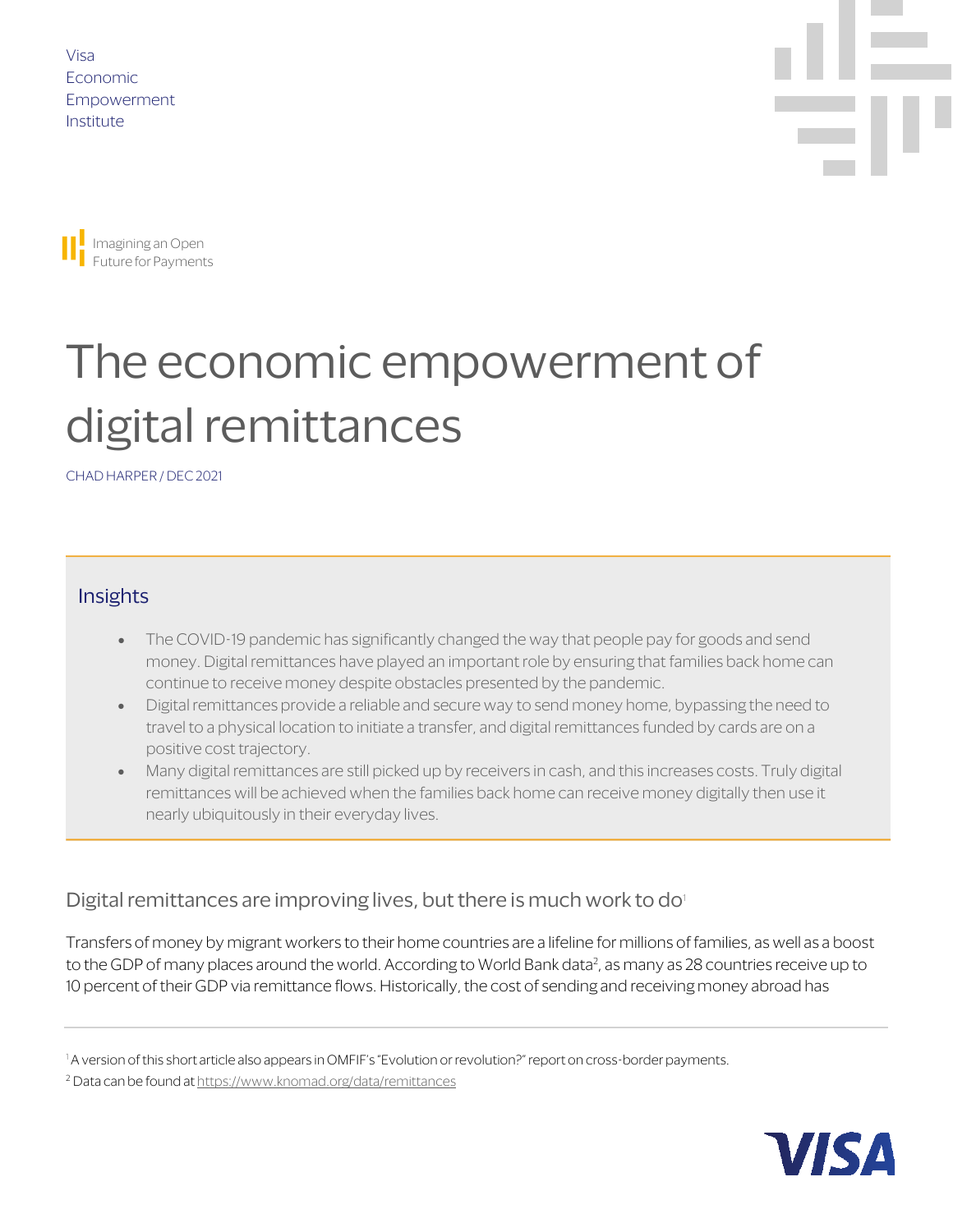created barriers, and many money transfer organizations are innovating to offer better solutions. Key among the innovations are digital remittances, which have brought the advantages of e-commerce to remittances. These digitally-initiated remittances have proven indispensable throughout the pandemic, because physically visiting an office and using cash become more difficult. Digital remittances frequently take advantage of some newer moneymovement networks and capabilities, and in addition to being faster and more transparent than traditional remittances, digital remittances are more affordable and secure. The figure below, derived from World Bank data, shows the average costs of a \$200 remittance over the last 5 years (using first quarter data) for the 4 payment initiation methods tracked. The numbers speak for themselves. Of the payment methods tracked, only card-initiated remittances offer an average cost below five percent, and only card costs have declined for the last 5 first quarters<sup>3</sup> and are currently on a path to meet the UN's 3 percent cost target<sup>4</sup> in the next several years.



Source: World Bank Remittance Prices Worldwide Quarterly, March 2021, 2020, and 2019

Image Description: This figure shows remittance cost trends by funding method over five "first quarters" from 2017 to 2021. The funding methods include bank account transfers which in 2021 cost an average of 6.65%, cash at an average rate of 6.93%,mobile money at an average of 5.68%, and debit/credit card at an average of 4.68%. The figure also shows trend-wise that bank accounttransfer and debit/credit card costs have decreased, mobile money costs have increased, and cash has remained relatively constant.

Digital remittances are also important to the economic empowerment of women. Currently, the term "digital remittance" is really used to describe how a remittance is initiated—through a digital payment method. However, the

<span id="page-1-0"></span><sup>&</sup>lt;sup>3</sup> Mobile money-initiated remittance costs have risen for five consecutive first quarters, but in other quarters they can be quite low.

<span id="page-1-1"></span><sup>4</sup> United Nations Sustainable Development Goal 10: Reduced Inequalities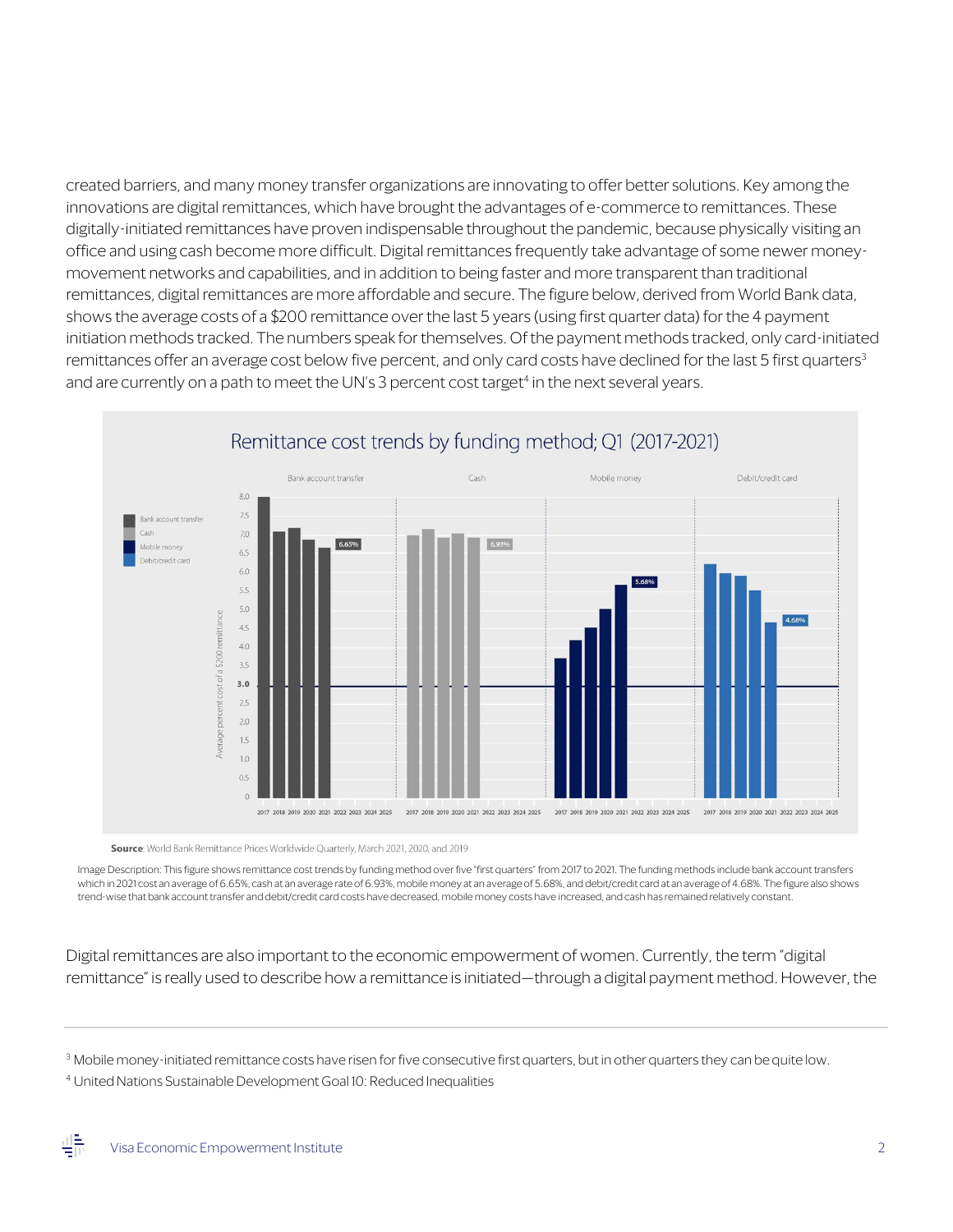vast majority of digital remittances are still picked up from some sort of physical location in cash. While the sender of a digital remittance is moving money across borders from a smart phone or computer, the recipient, often a woman<sup>5</sup>, is frequently picking the cash up physically. This is a problem. The act of receiving these funds may involve traveling from remote locations, going to an ATM or going to an agent and walking around with a significant amount of currency. There is some sense of physical security in having funds directly deposited into a debit card or e-wallet, which allows greater access to other digital functions such as e-commerce, P2P transfers, etc. And there is a savings dimension. Enabling women to receive remittances digitally, in addition to providing more physical security and convenience, helps them to keep more of their own money and to manage it. For example, research from Women's World Banking has shown that women save on average 10 to 15 percent of their earnings despite low and often unpredictable incomes<sup>6</sup>. However, low-income women often face barriers to accessing a safe place to save—due to mobility and time constraints, as well as lower levels of financial literacy. The research suggested that women can be forced to save in less reliable ways—at home in a drawer or under a mattress, by buying excess stock for their businesses, or through a neighborhood savings club. Remittances received digitally can help them store the money they receive. This added physical safety and convenience should not be accompanied by digital insecurity, so the digital remittances and methods for receiving them must provide safety, resilience, and reliability as well.

So, what do we need to do to bring the benefits of digital remittances to more people? We need to enable more migrant workers to move money digitally, of course. Money transmitters and fintechs are making great progress here. Other important steps include leveraging networks in innovative ways to reach more people, and digitally enabling the people and communities who receive remittances.

### Networks of networks are key to global reach

Next generation money movement capabilities are playing a starring role in the rise of digital remittances. Visa Direct is one of these capabilities—it is a fast and secure push payments platform that enables financial institutions, enablers, and partners to offer person-to-person (P2P), business-to-small business (B2b), business-to- consumer (B2C), and government-to-consumer (G2C) payments and funds disbursements. There are dozens of use cases, but the global reach of Visa Direct is important to remittances. Visa Direct can reach more than 5 billion accounts and cards globally in more than 170 countries, greatly expanding payout and money transfer opportunities beyond what we typically think of as the card network. In fiscal year 2021, Visa Direct achieved over 5 billion transfers globally and leveraged a variety of card, ACH, and Real Time Payment networks to move money. In the future, we hope to deliver money to digital wallets to reach even more people who are not "banked" in the conventional sense.

<span id="page-2-0"></span><sup>5</sup> While more women than ever are sending remittances, recipients globally do still tend to be women. See Yansura's "Myths and Assumptions about Remittances" at [http://www.thedialogue.org/wp-content/uploads/2016/11/Yansura\\_Myths-and-Assumptions-about-](http://www.thedialogue.org/wp-content/uploads/2016/11/Yansura_Myths-and-Assumptions-about-Remittances.pdf)[Remittances.pdf](http://www.thedialogue.org/wp-content/uploads/2016/11/Yansura_Myths-and-Assumptions-about-Remittances.pdf)

<span id="page-2-1"></span><sup>6</sup> "Digital Savings: The Key to Women's Financial Inclusion?[" https://www.womensworldbanking.org/wp-content/uploads/2015/08/Digital-](https://www.womensworldbanking.org/wp-content/uploads/2015/08/Digital-Savings-The-Key-to-Women%E2%80%99s-Financial-Inclusion_WomensWorldBanking.pdf)[Savings-The-Key-to-Women's-Financial-Inclusion\\_WomensWorldBanking.pdf](https://www.womensworldbanking.org/wp-content/uploads/2015/08/Digital-Savings-The-Key-to-Women%E2%80%99s-Financial-Inclusion_WomensWorldBanking.pdf)